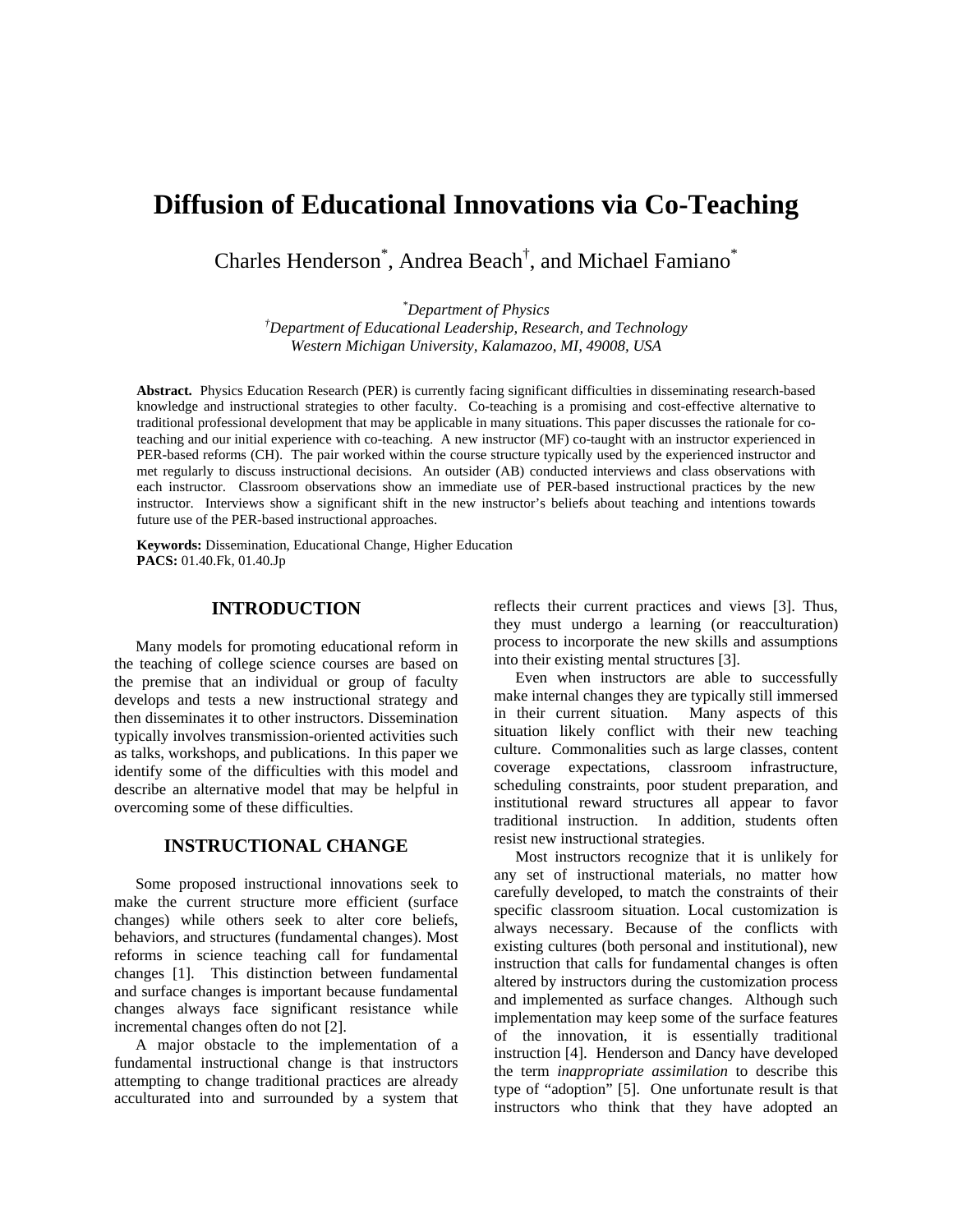instructional strategy may incorrectly conclude that the strategy is ineffective.

## **Problems with Standard Dissemination**

Common methods of dissemination include talks, papers, and workshops aimed at convincing individual faculty to change their instruction and giving them information and materials in support of a specific research-based strategy. While such strategies may be suitable for the promotion of incremental changes, it is unlikely that such a transmissionist approach can promote fundamental changes. This is for the same reasons that transmissionist instructional strategies for science students typically do not promote significant changes in student mental models. An additional barrier to standard transmissionist dissemination strategies is the complex nature of teaching itself. Similarly to any complex task, much of a teacher's decision-making is implicit [6]. It would be an overwhelming task for a curriculum developer to make all of the necessary implicit decisions explicit and equally overwhelming for an instructor to attempt to internalize these decisions. In contrast, apprenticeship-based models have been shown useful in the development of such tacit knowledge.

Although cost data is not commonly reported in the educational research literature, cost effectiveness of dissemination strategies is clearly an important consideration. In terms of traditional dissemination strategies, cost figures are available in an evaluation of the NSF Undergraduate Faculty Enhancement (UFE) program [7]. According to the evaluation, between 1991 and 1997, UFE made \$60,963,917 in awards for faculty development workshops. This funded over 14,400 undergraduate faculty from all types of institutions to attend over 750 workshops. In telephone interviews, 40% of faculty participants said that they had made at least moderate changes in their teaching methods. Thus, each change cost ~\$10,600 (not adjusted for inflation). This is a low estimate for a fundamental change since not all changes in teaching methods are fundamental changes and self-report data can be biased in terms of over-reporting changes.

## **CO-TEACHING**

The practice of co-teaching was developed by Roth and Tobin as an alternative to the standard student teaching practice associated with most K-12 teacher preparation programs [8]. In standard student teaching, the student teacher typically first observes a number of the master teacher's classes and then takes over the class on their own. Roth argues that student teachers do not often develop the tacit knowledge

necessary to be good teachers under this arrangement [8]. During co-teaching the student teacher and master teacher share responsibility for all parts of the class. Student teachers "begin to develop a feel for what is right and what causes us to do what we do at the right moment" [ref [8], p. 774]. Although we are aware that co-teaching activities have occurred at the college level at other institutions, we are not aware of any other studies that have sought to document the results of such an arrangement.

#### **Co-Teaching Reduces Risk**

New instructors are typically risk averse and afraid of making mistakes that may hurt their chances of getting tenure. Thus, any departure from traditional instruction must be made as risk-free as possible – both in terms of student satisfaction and time demands. Co-teaching, as enacted in this project, does this in two ways. First, it allows the experienced instructor to set up a course structure that is known to work in the particular context. This gives the new instructor a safe place to practice new ways of interacting in the classroom and minimizes the risks of problems arising while switching cultures. In terms of required time, during the co-teaching semester, the new instructor has the benefit of previously-used materials and only has to prepare for being in charge of the class about half the time. This leaves additional time and energy available for some of the other more reflective aspects of co-teaching.

## **Cost of Co-Teaching**

In the co-teaching model described in this paper, the only cost is a replacement instructor to teach one class. This allows two instructors to co-teach a single class and have time for additional discussion and reflection without increasing the total amount of time spent on teaching duties. The recommended part-time rate for a 4-credit class at WMU in Fall 2005 was \$2,800.

#### **WMU CO-TEACHING PROJECT**

The goal of co-teaching in the current study was to acculturate MF into research-based physics instruction as embodied in the design principles developed and enacted by the WMU Physics Teachers Education Coalition (PhysTEC) faculty. The co-teaching took place in the lecture portion of an introductory calculusbased physics course at Western Michigan University. The 4-credit course met each weekday for 50 minutes and contained about 70 students, mostly engineering majors, in a stadium-style lecture hall. CH and MF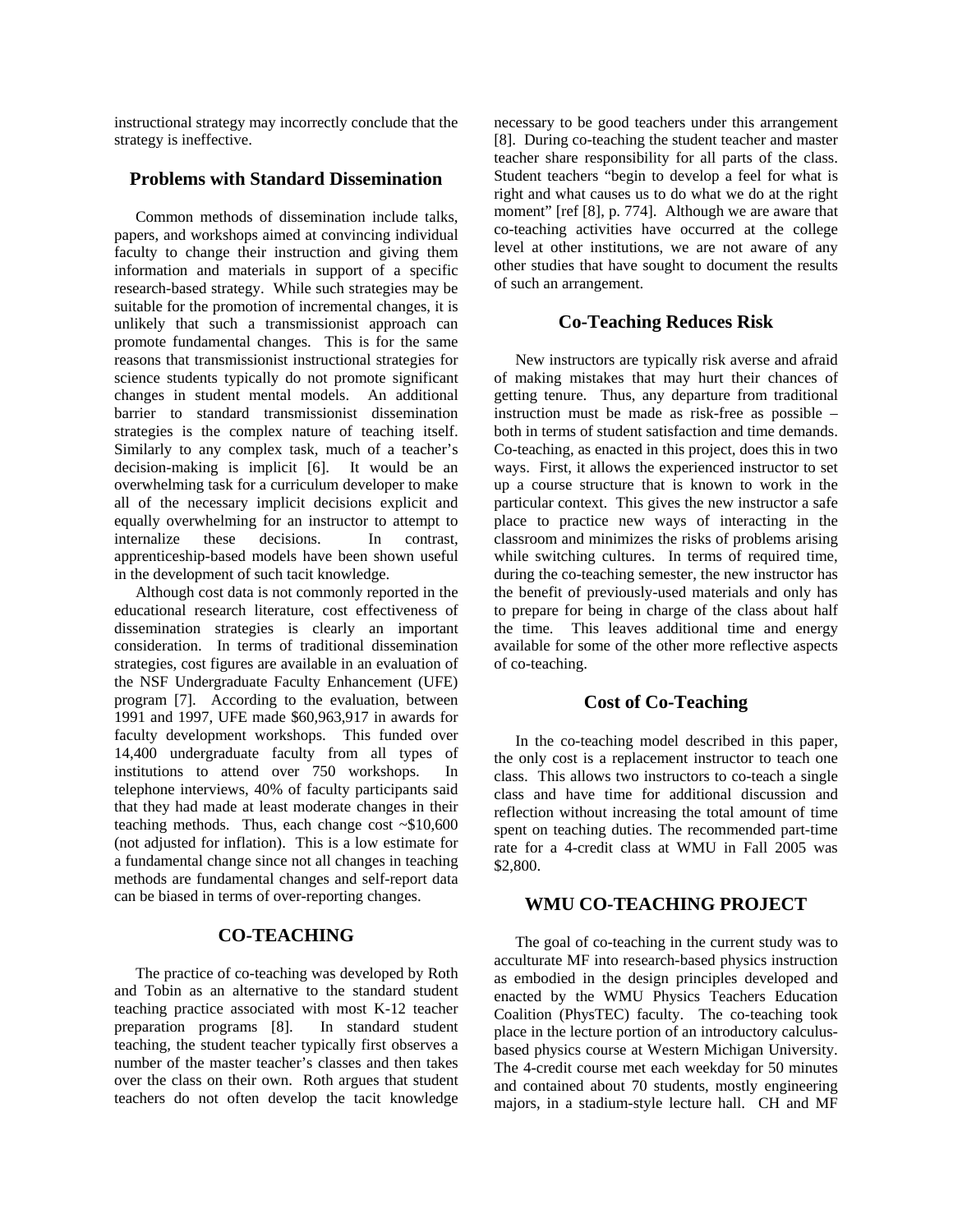were both listed as the instructor of record for the course. There were five basic co-teaching activities.

(1) CH and MF alternate being in charge of class. Although both of the instructors were present during each class session, they alternated being "in charge" of the class on a weekly basis. The person in charge would typically preside over whole-class discussions or presentations. Much of the class time was spent by students working in assigned small groups. During this time both instructors would circulate around the lecture hall and interact with groups. The first draft of weekly quizzes or exams were developed by the instructor in charge.

(2) Weekly meetings between CH and MF. Each Friday, CH and MF met for approximately 1 hour. During that time they talked about how things went during the past week and any difficulties that arose. The instructor in charge of the following week would then present his initial plans, which were discussed. In addition to this weekly scheduled meeting, CH and MF frequently had shorter discussions about the course at other times.

(3) Course structure set up by CH to support PhysTEC design principles. The research-based course structure was specifically designed so that much of class time would be used having students working together in small groups while discussing important physics ideas.

(4) MF had access to materials used by CH in previous offerings of the course. At the beginning of the semester, CH gave MF a CD with electronic copies of all the course activities and assignments used in the previous semester. MF typically used, with minor modifications, about half of these and developed the other half of the course activities himself.

(5) MF teaches course on his own during subsequent semester. MF taught the same class on his own during the following semester -- Spring 2006.

## **DATA COLLECTION AND ANALYSIS**

A faculty member from the college of education (AB) conducted individual interviews with CH and MF at the beginning, middle, and end of the coteaching semester. Interviews focused on thoughts about how the course was going, general beliefs about teaching and learning, and perceptions about coteaching. A final interview was conducted with MF at the end of Spring 2006 once he had taught the course on his own. AB also observed class sessions at the beginning, middle, and end of the co-teaching semester.

CH and AB independently analyzed the interview transcripts and observation field notes looking for three things: 1) evidence related to MF's instructional

practices; 2) evidence related to MF's beliefs about teaching and learning; and 3) evidence related to MF's intentions towards future instruction. There was a large degree of agreement between the two analyses and all disagreement was resolved through discussion.

## **RESULTS**

Teaching Practices: During the observations by AB, both CH and MF were judged to be working with similar effectiveness within the interactive PhysTEC class structure. She did notice some more subtle differences, though. For example, in her first observation of MF she writes "*MF was somewhat more structured than I saw CH . . . MF presented concepts and then problems that exemplified them. Less of having students generate concepts.*"

Although noticeable, these differences were considered by AB to be minor compared to the large difference between the co-taught course and traditional science courses. There no noticeable changes in MF's instructional practices during the semester. These observations suggest that the scaffolding provided by the course structure was effective, right from the start, in helping MF teach in a non-traditional way.

Without this structure it is likely that MF would have put much more emphasis on facts and principles lecturing. The likelihood of this was confirmed by MF during the first interview "*[If I were teaching the course by myself] I would probably treat it more like a lecture."* (MF1#222-223)

Beliefs About Teaching and Learning: MF's beliefs about how students learn appeared to be consistent throughout the semester and largely aligned with the beliefs behind the PhysTEC course structure. Thus, even though MF envisioned his teaching as some variation of a traditional lecture, he did not think that students would get a lot out of such a lecture. "*A student sitting in a lecture listening to you is going to do what most students do, and that is, fall asleep or walk away and not learn something.*" (MF1#128-130). This disconnect between beliefs about learning and instructional practices appears to be common in all types of faculty [9].

Although MF's beliefs about student learning were consistent throughout the semester, his beliefs about teaching appeared to change. He was initially concerned that the PhysTEC course structure was too much of a departure from the lecture method. This changed by the middle of the semester. "*It really seems to be a good method.*" (MF2#88) His largest initial concern appeared to be student resistance to such an interactive class structure. Thus he did not envision such methods being successful until he experienced the students being engaged.